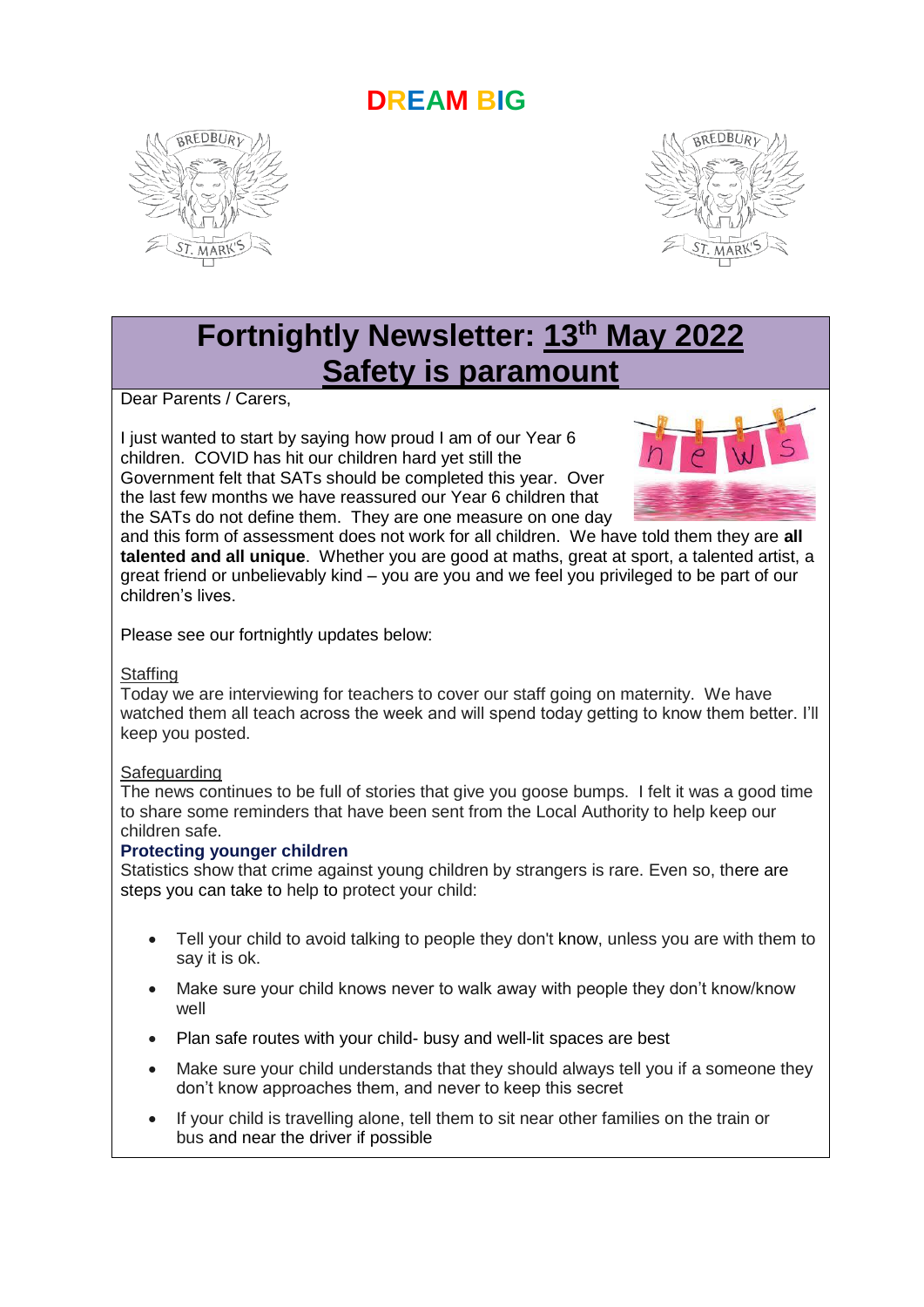- If your child gets lost, they should ask for help from a police officer, another grown-up with children or someone working at a nearby shop
- Have your children learn their address and an appropriate telephone number by heart

#### **Keeping teenagers safe**

Here are some things that teenagers can do to keep safe when out and about:

- stay alert, and keep personal media devices turned off, so they can hear what's going on around them- earphones can be distracting and limit awareness of surroundings
- stick to busy, well-lit roads, and avoid short cuts
- if your child thinks someone is following them, they should cross the road or go to a place with lots of people around, like a bus stop or shop
- when travelling by bus, your child should try to use bus stops on busy roads, sit near to others and near the driver when possible
- if someone tries to take something from your child, tell them never to fight
- tell them to keep mobile phones and other valuables out of sight
- $\bullet$  if your child has to use a lift tell them to try to use them with friends, and not to feel worried about getting out if they are uncomfortable about someone else being in there
- encourage your child to speak up if they are being bullied or feel they might be in danger

#### **Check list for young people**

- Think before you go out
- Where are you going?
- How are you getting there?
- Who are you going with?
- Who needs to know?
- Take only the money you need and keep it in a safe place.
- How are you getting home?
- Is your mobile charged and have you got credit?
- Keep your mobile handy but out of sight
- Keep valuables such as devices, jewellery and items of expensive clothing out of sight
- Who will you contact in an emergency?

The NSPCC have produced this guide to help parents decide if their child is ready to travel alone/ stay home alone - [https://learning.nspcc.org.uk/research-resources/leaflets/home-or](https://learning.nspcc.org.uk/research-resources/leaflets/home-or-out-alone-guide)[out-alone-guide](https://learning.nspcc.org.uk/research-resources/leaflets/home-or-out-alone-guide) .

If you are concerned about anything that has happened please report incidents of concern to the police via 101 or to use the GMP chat facility. In emergencies always use 999.

Thank you for continued support. Have a wonderful weekend.

Best wishes. *E. Harding* Mrs Harding Headteacher